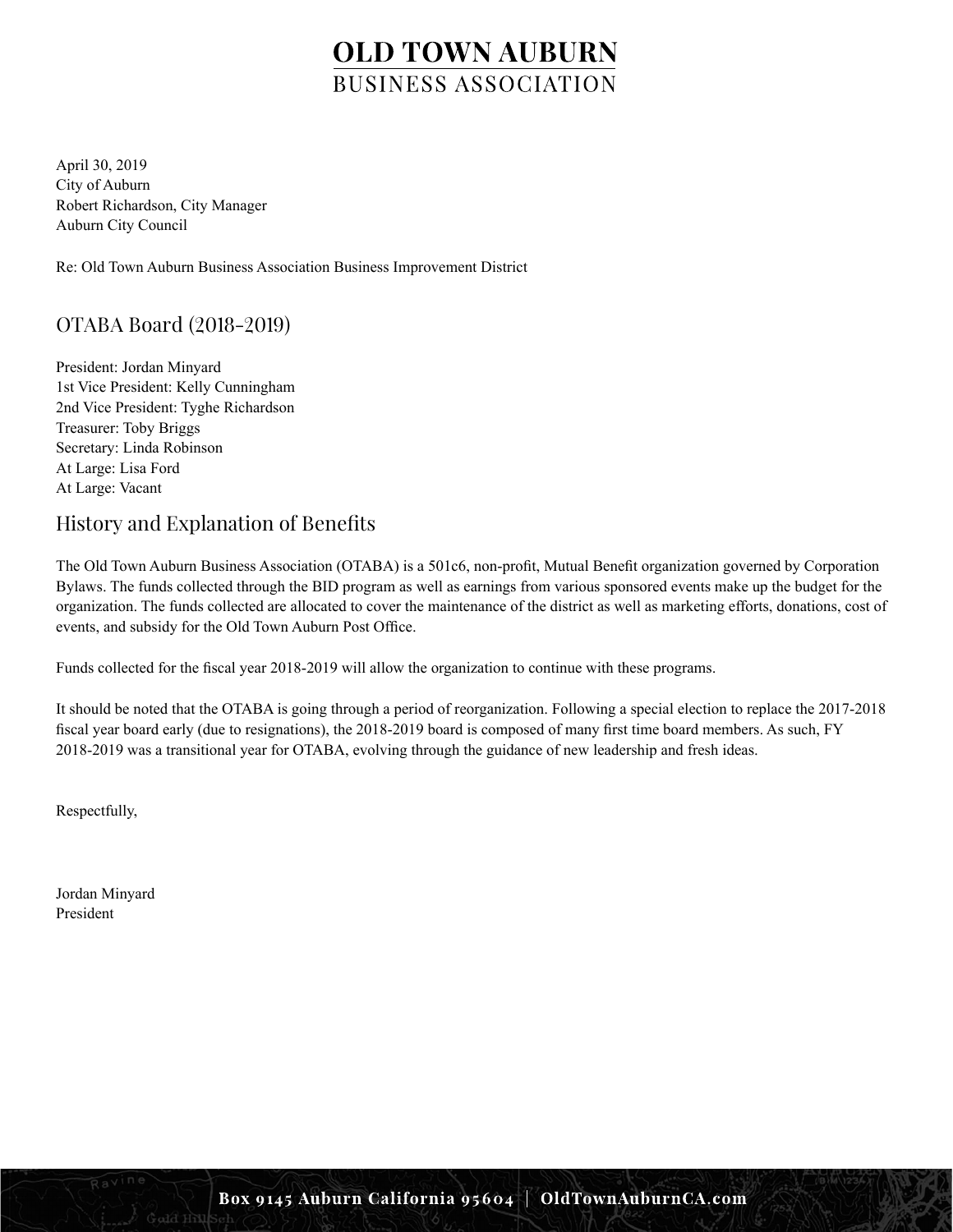April 30, 2019

To: Robert Richardson, City Manager From: Old Town Auburn Business Association Re: Business Improvement District

### Introduction

This annual report by the Old Town Auburn Business Association (OTABA) Business Improvement District (BID) for the coming fiscal year is provided to the City of Auburn for consideration and approval. Included in this report is a recap of accomplishments this past year, P&L report for this past year and our proposal for the coming year.

### BID District

The Old Town Auburn BID begins at and includes the Park Victorian property at the end of Park Street and continues down Park Street to Maple Street and up to Auburn Folsom Road. The boundary continues on Auburn Folsom Road to Race Track, turns right on Race Track to Brewery Lane to its end, where the boundary lien extends across and encompasses the Park Victorian property at the end of Park Street.

## Proposed Program of Work

This coming year, our intent is to continue creating positive user/consumer experiences for the community of Auburn, through OTABA sponsored events and improved online representation of Old Town Auburn.

We will also be working toward increasing sustainable revenue streams and generating enough income to incorporate paid administrative support. The overall objective is to reinvest all revenue into making a more attractive and engaging district, elevating the Old Town Auburn, and overall Auburn, brands.

### Past Year Accomplishments

With the help of the City of Auburn, and specifically Mora Rowe, we successfully adopted and took ownership of the Auburn Co-op, which moved from Downtown Auburn to Old Town Auburn in June of 2018. This is a huge accomplishment for the OTABA, as it allowed our district to benefit from the immeasurable efforts put forth by Mora to invent, brand and promote the Auburn Co-op event. Leveraging what we learned from the Auburn Co-op model, we also re-branded our Country Christmas event as Classic Christmas. Between Auburn Co-op and Classic Christmas, OTABA netted over \$20k in profits in six event dates.

Following the efforts of the previous board, we also saw improvement in our online presence following the launch of the new OTABA website. In the last eighteen months, we've seen over 36,000 unique users, with 55% of traffic generated organically, telling us that people are searching for Old Town Auburn and the OTABA website is ranking well in this space.

We continued our digital improvement strategy by moving event registration processes to our website, building our online membership directory and interest lists, and communicating digitally via email marketing and social media. We also developed digital processes for our internal OTABA team, including digital payment gateway integrations through Square and Stripe, online banking integrations with cloud based accounting through Quickbooks Online, digital team communication channels through on-domain email and Slack, and Google Drive file storage and sharing.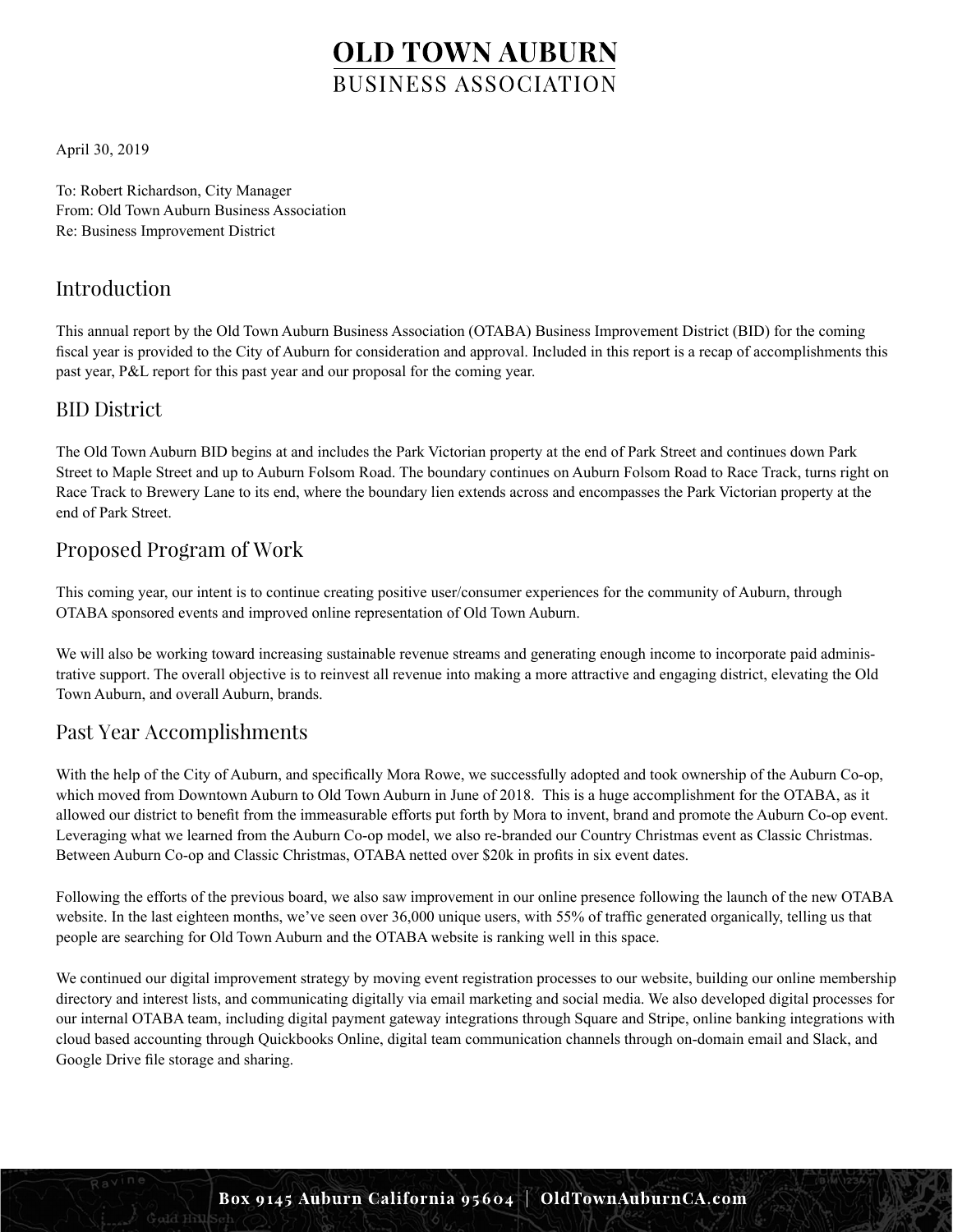Continued support of previous board initiatives were also maintained, including financing the Old Town Auburn Post Office and monthly landscape maintenance. With profits from the 2018-2019 fiscal year, OTABA is working to continue the beautification efforts by investing in new garbage receptacles and new lighting designs for the district.

### Public Events

OTABA continues to sponsor and promote events in Old Town Auburn. We have established a three-tiered system to rank events occurring in Old Town Auburn, to better understand the OTABA involvement and opportunities for sponsorship and promotion.

The goal of events in Old Town Auburn is primarily marketing, designed to increase positive impressions and experiences for local businesses and promote the brand of Old Town Auburn and broader community of Auburn.

Tier 1: Events occurring in Old Town Auburn that are organized and sponsored by the OTABA. These are the banner events for our district, which generate the bulk of our revenue, outside of BID. Antique Fair (one event date in Spring), Auburn Co-op (five event dates May through September), and Classic Christmas (two event dates in December).

Tier 2: Events occurring in Old Town Auburn that are organized by an Old Town business and sponsored by the OTABA. Taste of Chocolate, St. Patrick's Day, Cinco de Mayo, Fourth of July.

Tier 3: Events occurring in Auburn, these are events not directly related to Old Town Auburn, but a relevant event to be promoted by OTABA. Farmers Market, Fast Fridays, Cruise Night, Art Walk, Food + Wine Festival, Gold Country Fair, Rodeo, Pumpkin Nights, Light Parade, Auburn Enduro, Triathlon, Western States, Tevis Cup.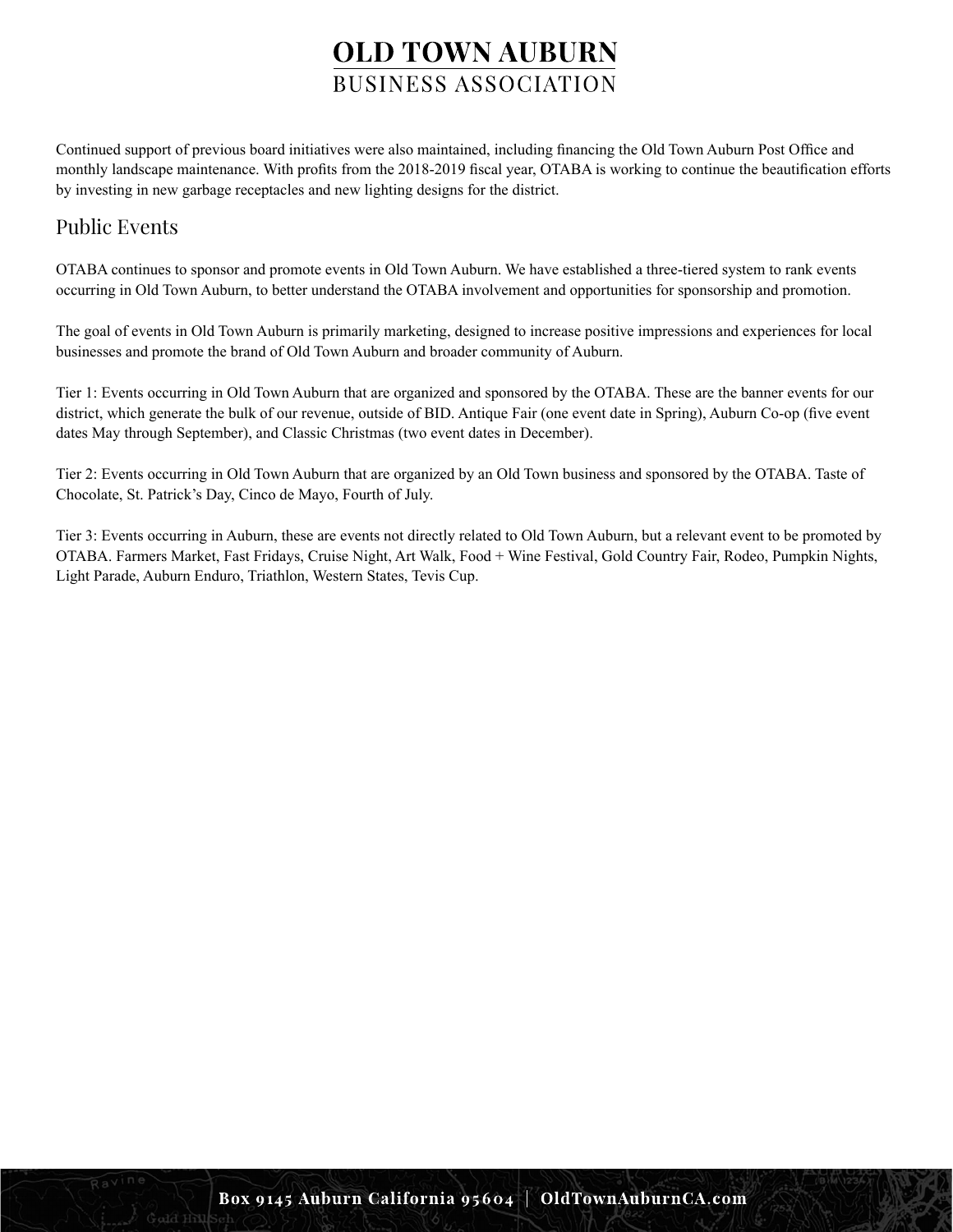## Proposed Budget 2019 - 2020 (Fiscal Year)

Old Town Events BID Funds 2018 Carryover \$100,000 \$25,000 \$13,650

### INCOME EXPENSE

| Admin                             | \$18,350* |
|-----------------------------------|-----------|
| <b>Billboard</b>                  | \$2,500   |
| <b>Beautification Initiatives</b> | \$15,000* |
| <b>Event Expense</b>              | \$70,000  |
| Insurance                         | \$2,500   |
| Landscape Maintenance             | \$7,500   |
| Post Office                       | \$5,000   |
| <b>Professional Services</b>      | \$15,000* |
| Storage                           | \$2,500   |
|                                   |           |

**Total Income \$138,650** **Total Expenses \$138,650**

**\* Pending Funding**

### Profit and Loss 2018 - 2019 (Fiscal Year)

Old Town Events BID Funds Other Income \$24,539 \$2,501

### INCOME EXPENSE

| Admin                             | \$1,974  |
|-----------------------------------|----------|
| <b>Billboard</b>                  | \$2,600  |
| <b>Beautification Initiatives</b> | \$225    |
| Event Expense                     | \$54,747 |
| Insurance                         | \$2,171  |
| Landscape Maintenance             | \$6,500  |
| Post Office                       | \$4,871  |
| <b>Professional Services</b>      | \$12,094 |
| Storage                           | \$1,421  |
|                                   |          |

**Total Expenses \$86,603**

**Total Income \$100,255**

Gald Hill

\$73,215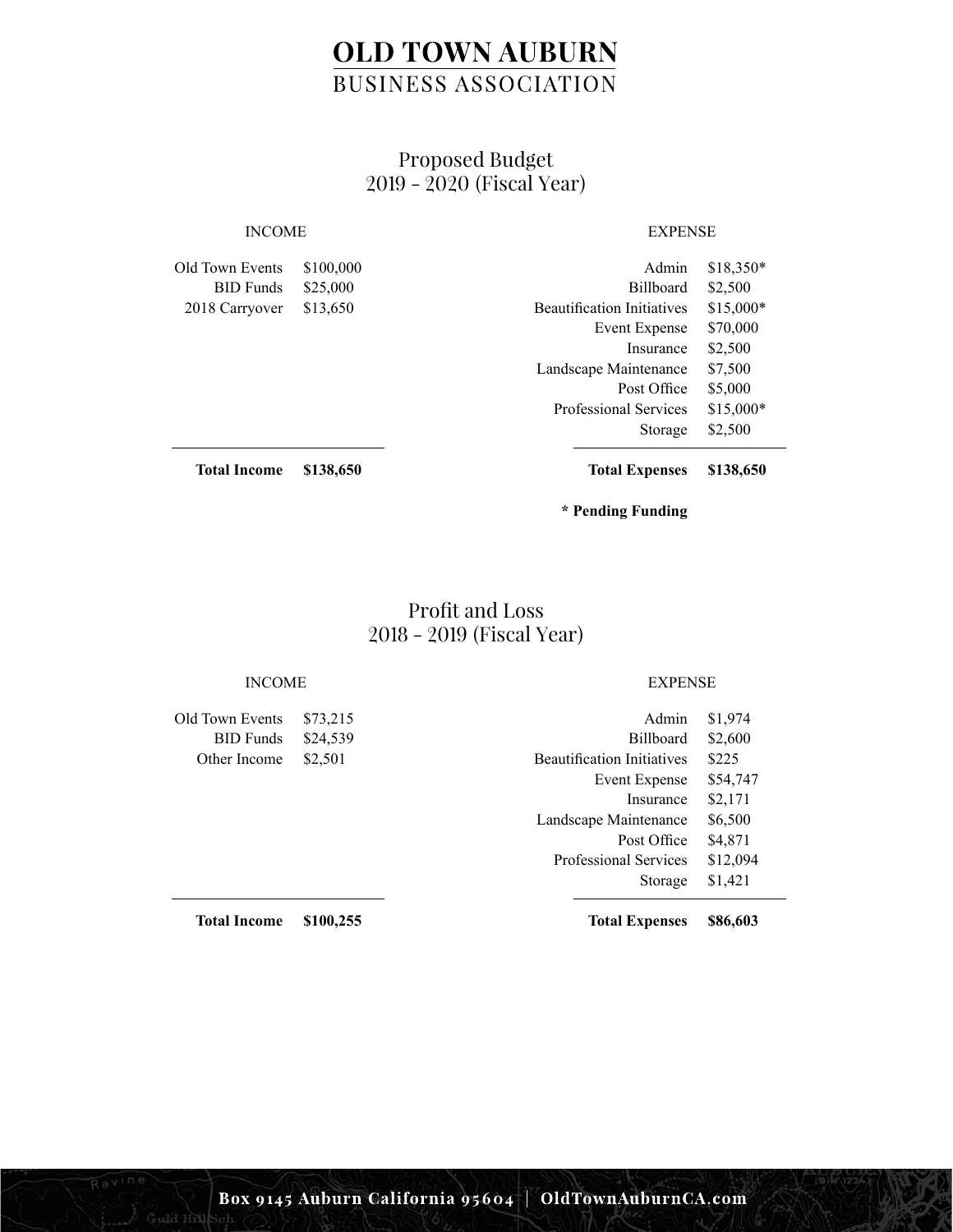## Profit and Loss 2017 - 2018 (Fiscal Year)

### INCOME EXPENSE

| Old Town Events  | \$23,180 | Admin                             | \$588    |
|------------------|----------|-----------------------------------|----------|
| <b>BID</b> Funds | \$19,592 | <b>Billboard</b>                  | \$2,200  |
|                  | \$5,376  | <b>Beautification Initiatives</b> | \$0      |
|                  |          | Event Expense                     | \$17,307 |
|                  |          | Insurance                         | \$3,334  |
|                  |          | Landscape Maintenance             | \$7,086  |
|                  |          | Post Office                       | \$4,623  |
|                  |          | <b>Professional Services</b>      | \$12,885 |
|                  |          | Storage                           | \$90     |
|                  |          |                                   |          |

**Total Income \$48,148**

Gald Hill

**Total Expenses \$48,113**